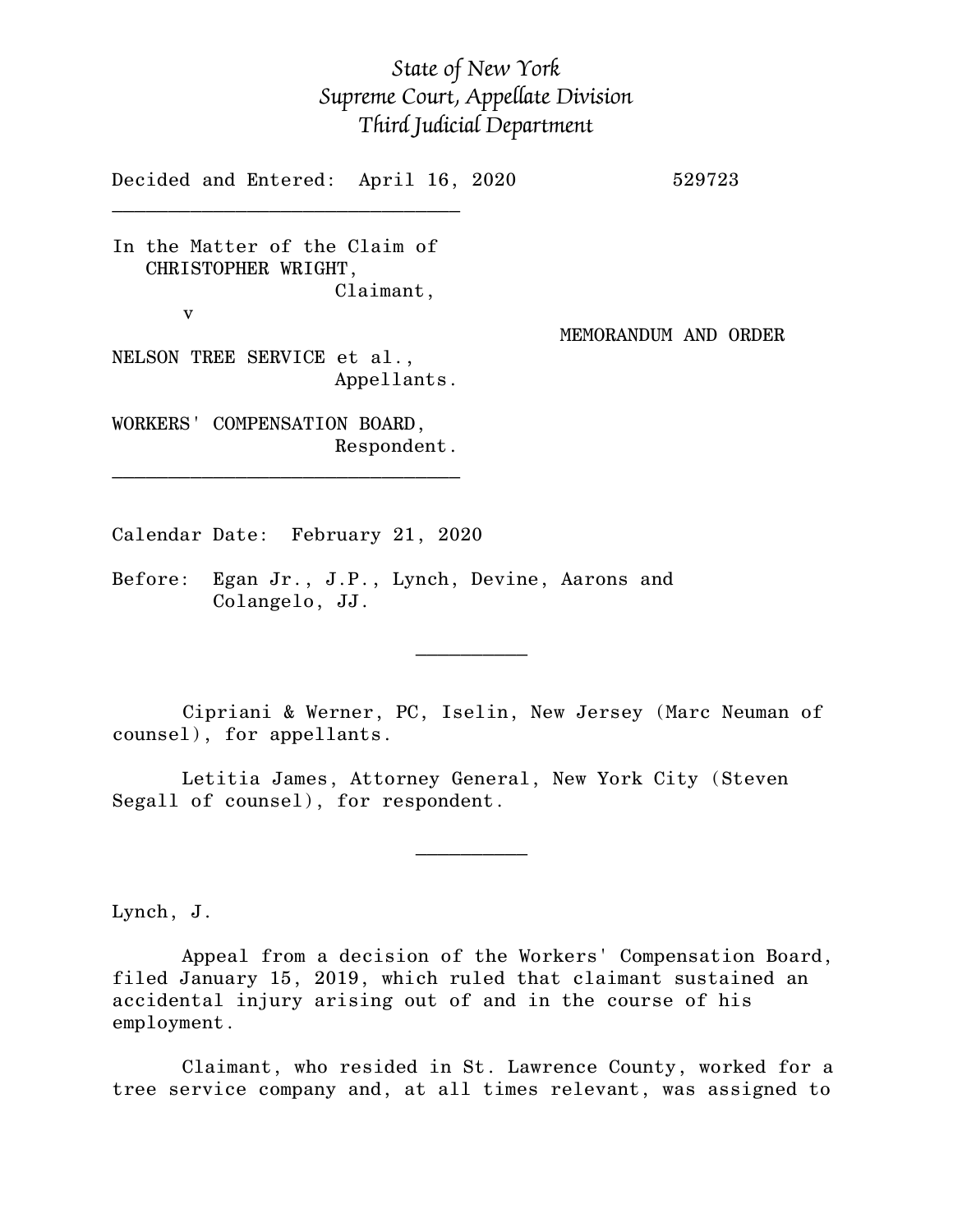work at various locations in and around Dutchess County clearing brush and trimming trees along power lines. Due to the travel distance involved, claimant was afforded the option of staying in a local hotel for the work week, which he elected to do, and the employer paid claimant a \$65 per diem at the end of each week to defray his food and lodging expenses. Each morning, claimant and his coworkers would drive from the hotel to the parking lot where the employer's bucket trucks were stored, pick up one of the trucks and proceed to the designated work site. While en route to the parking lot on the morning in question, claimant was involved in a motor vehicle accident, as a result of which he sustained, among other things, a traumatic brain injury. Claimant's subsequent claim for workers' compensation benefits was controverted by the employer and its workers' compensation carrier (hereinafter collectively referred to as the carrier) upon the ground that claimant's accident did not arise out of and in the course of his employment. Following a hearing, a Workers' Compensation Law Judge (hereinafter WCLJ) agreed with the carrier and disallowed the claim. Upon administrative appeal, the Workers' Compensation Board reversed, finding that claimant sustained an accidental injury arising out of and in the course of his employment. This appeal by the carrier ensued.

"An injury is only compensable under the Workers' Compensation Law if it arose out of and in the course of a worker's employment and, in general, injuries sustained in the course of travel to and from the place of employment do not come within the statute" (Matter of Rodriguez v New York City Tr. Auth., 161 AD3d 1501, 1501-1502 [2018] [internal quotation marks and citations omitted], lv denied 32 NY3d 916 [2019]; see Matter of Neacosia v New York Power Auth., 85 NY2d 471, 474-475 [1995]; Matter of Rodriguez v Retail Maintenance Serv., Inc., 16 AD3d 993, 994 [2005]). One of the exceptions to this general rule exists for outside employees "who, as a distinguishing feature of their employment, have no fixed work site and are required to travel between job locations" (Matter of Carpio v R & J Insulation Co., 269 AD2d 678, 679 [2000] [internal quotation marks and citation omitted], lv dismissed 95 NY2d 791 [2000]; see Matter of Bednarek v Caring Professionals Inc., 111 AD3d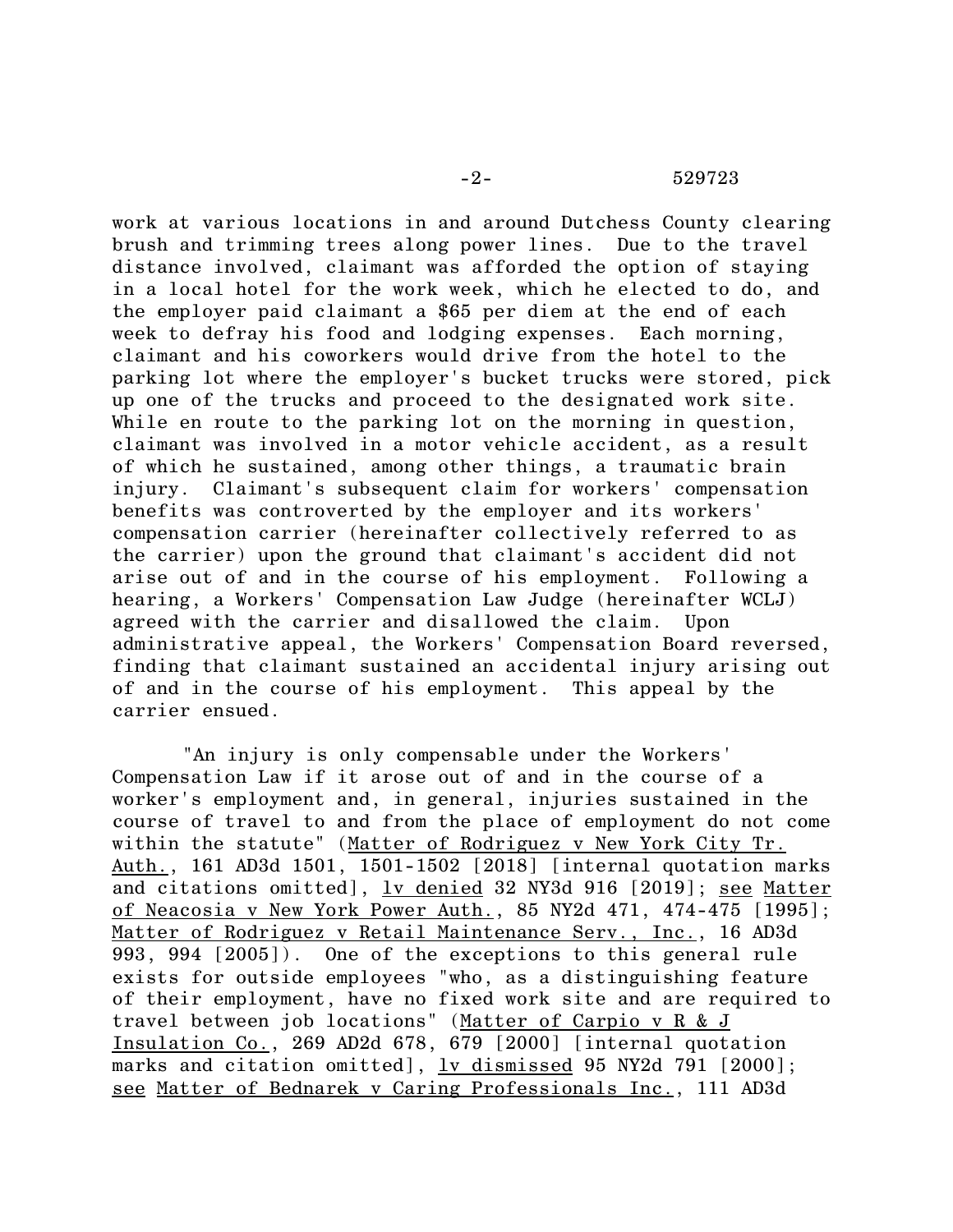997, 997-998 [2013]; Matter of Rodriguez v Retail Maintenance Serv., Inc., 16 AD3d at 994; Matter of Estate of DeRosa v Evans Plumbing & Heating Co., 277 AD2d 619, 620 [2000], lv dismissed 96 NY2d 792 [2001], lv dismissed and denied 98 NY2d 643 [2002]). That exception, however, does not apply "where the worker is required to report to a fixed location before commencing work" (Matter of Barnard v Lockport Union Sun & Journal, 92 AD2d 663, 663 [1983], lv denied 60 NY2d 552 [1983]; see Matter of Bennett v Marine Works, Inc., 273 NY 429, 431 [1937]; Matter of Blackley v City of Niagara Falls, 284 App Div 51, 53 [1954]). The WCLJ determined that claimant did not qualify for the outside employee exception because the accident occurred while claimant was en route from the hotel to the same bucket truck location he traveled to and from each day. Secondarily, the WCLJ observed that claimant was not required to stay in the hotel and could have commuted from home.

In reversing the WCLJ's determination, the Board applied a different exception applicable to employees who are required to travel by their employer. Under the traveling employee exception, "injuries to a traveling employee may be compensable even if the employee at the time of the accident was not engaged in the duties of his [or her] employment," provided that the employee is engaged in a reasonable activity (Matter of Capizzi v Southern Dist. Reporters, 61 NY2d 50, 52-53 [1984]). We are not persuaded by the carrier's contention that the Board erred in applying this exception. The Board observed that claimant was working in an area about a  $5\frac{1}{2}$ -to 6-hour drive from home. Although the employer's supervisor testified that claimant was not required to stay at the hotel, he agreed that it would not have been practical for claimant to commute from home. All of claimant's coworkers, including the general foreman, stayed at the hotel. Under these circumstances, the Board determined that claimant's status as an employee continued throughout his stay away from home. As claimant was engaged in a reasonable activity at the time of the accident, the record provides substantial evidence for the Board's conclusion that claimant's injuries arose out of and in the course of his employment (see id. at 53-54).